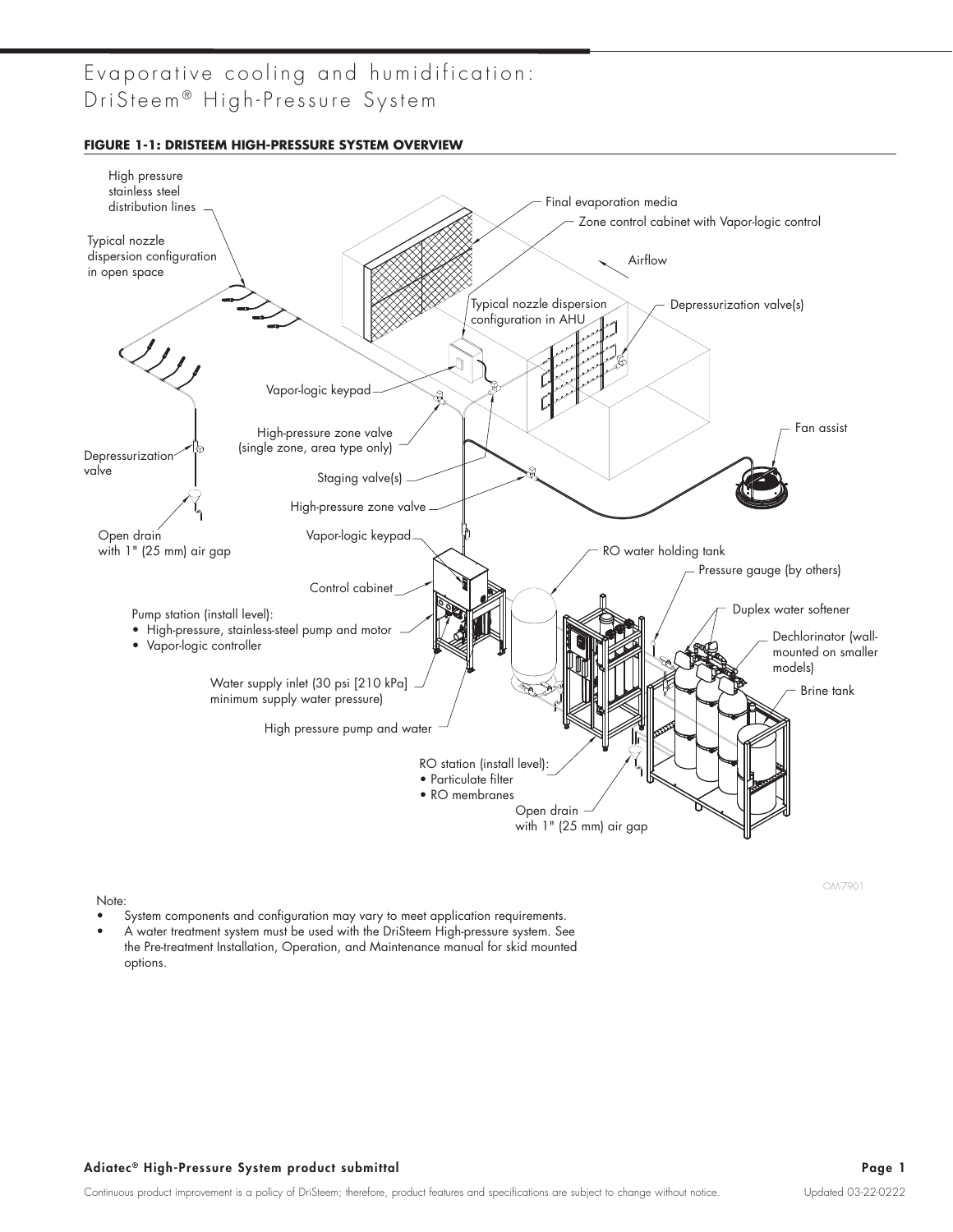#### **FIGURE 2-1: DRISTEEM HIGH-PRESSURE SYSTEM NOZZLE ASSEMBLY**



|     | $Table 2-1:$                                 |
|-----|----------------------------------------------|
|     | High-pressure system                         |
| No. | Description                                  |
|     | Nozzle assembly 6 lb/hr 0.15 mm hole         |
| 1   | Nozzle assembly 10 lb/hr 0.20 mm hole        |
|     | Nozzle assembly 15 lb/hr 0.30 mm hole        |
|     | Nozzle extension assembly 6 pph service kit  |
| 2   | Nozzle extension assembly 10 pph service kit |
|     | Nozzle extension assembly 15 pph service kit |
| 3   | Plug manifold 10-24 M                        |
| 4   | O-ring $3.5$ mm ID $\times$ 5.9 mm OD        |

- High-pressure water flows past a micro-turbine, breaking water into fine particles.
- Micro-turbines in nozzles fragment water droplets into ultra-fine particles (90% are ten microns or less)
- Integral check-valve eliminates dripping when nozzle shuts off.

#### Adiatec® High-Pressure System product submittal and the state of the state of the state of the Page 2 and the Page 2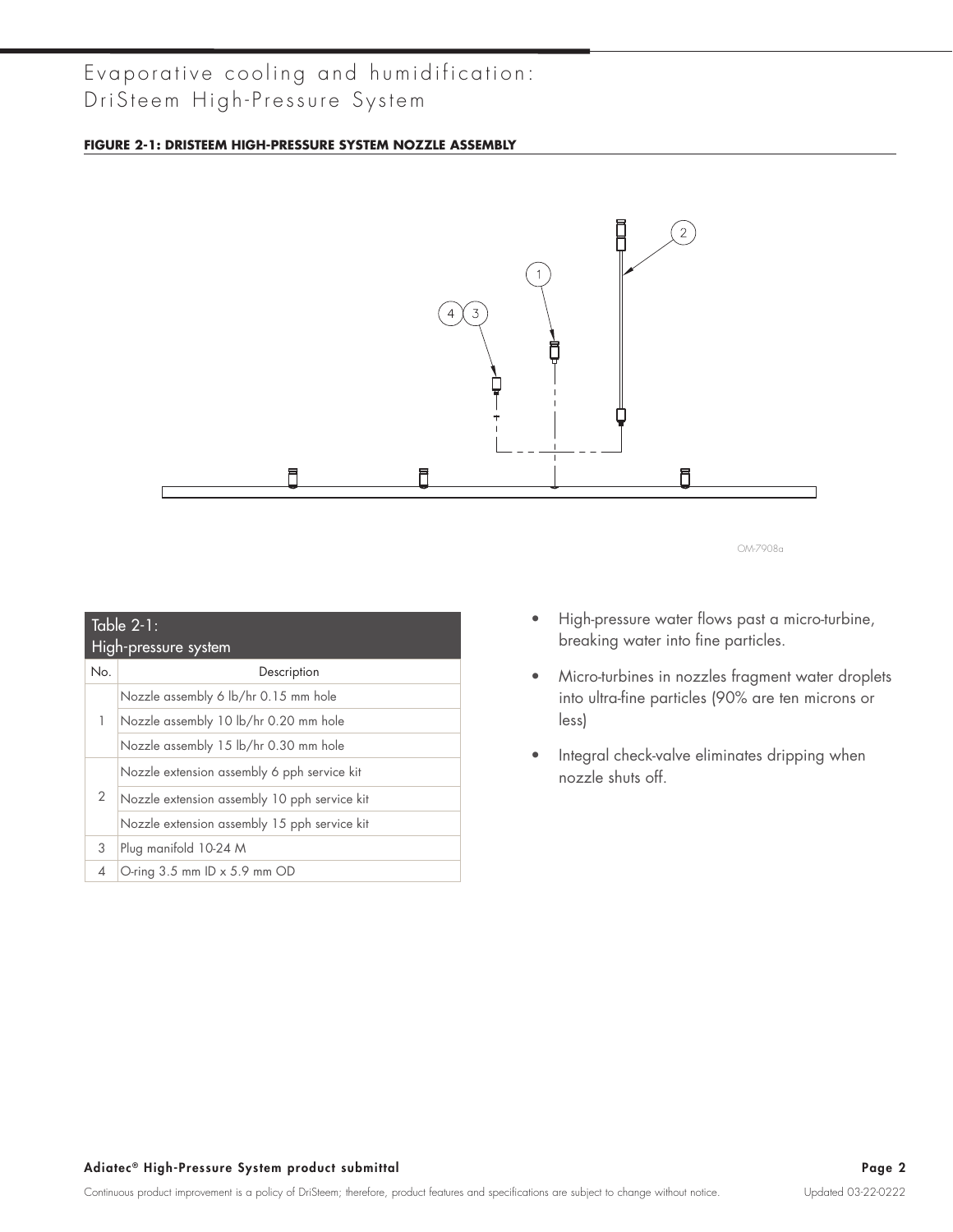#### **FIGURE 3-1: DRISTEEM HIGH-PRESSURE SYSTEM DIMENSIONS**

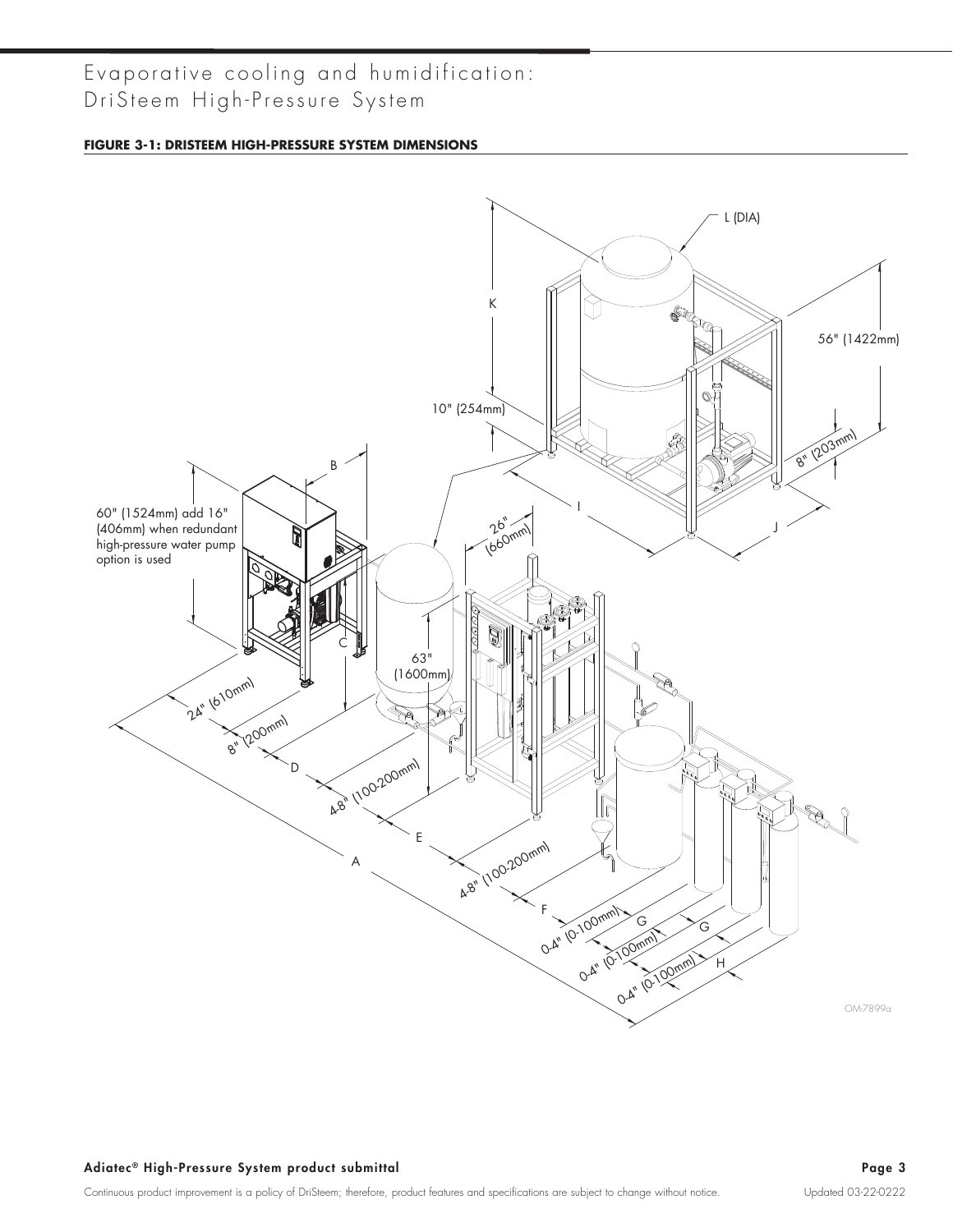#### Table 4-1:

#### DriSteem Adiatec High-Pressure System dimensions<sup>1</sup>

|       |                     | ∽                 |                 |                  |        |      |        |     | Dimensions <sup>5</sup> |     |        |     |        |     |                |      |
|-------|---------------------|-------------------|-----------------|------------------|--------|------|--------|-----|-------------------------|-----|--------|-----|--------|-----|----------------|------|
| Model |                     | $A^2$             |                 | B                | С      |      | D      |     | E                       |     | E      |     | G      |     | Н              |      |
|       | inches              | mm                | inches          | mm               | inches | mm   | inches | mm  | inches                  | mm  | inches | mm  | inches | mm  | inches         | mm   |
| 250   | 50 <sup>3</sup>     | 38103             | $24^{3}$        | 6103             | 55     | 397  | 24     | 610 | 28                      | 711 | 18     | 457 | 12     | 305 | 4 <sup>4</sup> | 1024 |
| 500   | 160 <sup>3</sup>    | 4064 3            | $24^{3}$        | 6103             | 55     | 397  | 24     | 610 | 28                      | 711 | 24     | 610 | 4      | 356 | 4 <sup>4</sup> | 1024 |
| 1000  | 1763                | 4470 3            | 24 <sup>3</sup> | 610 <sup>3</sup> | 55     | 610  | 24     | 610 | 28                      | 711 | 24     | 610 | 16     | 406 | 16             | 406  |
| 1750  | 176 <sup>3</sup>    | 4470 3            | 24 <sup>3</sup> | 6103             | 55     | 610  | 24     | 610 | 28                      | 711 | 24     | 610 | 16     | 406 | 16             | 406  |
| 2500  | 1973                | 5004 <sup>3</sup> | 30              | 762              | 80     | 2032 | 24     | 610 | 37                      | 940 | 30     | 762 | 21     | 533 | 21             | 533  |
| 3500  | $\mathbf{3}$<br>221 | 56133             | 30              | 762              | 72     | 829  | 30     | 762 | 37                      | 940 | 39     | 991 | 24     | 610 | 24             | 610  |
| 5500  | 239 <sup>3</sup>    | 60713             | 30              | 762              | 90     | 2286 | 30     | 762 | 47                      | 194 | 39     | 991 | 30     | 762 | 30             | 762  |

Notes:

1. Water treatment component sizing is based on city-treated water, 20-grain hardness, and 50 °F (10 °C) or higher. City-treated water or well water with different hardness or temperature may require different components/dimensions. Call DriSteem with your water characteristics for component sizing.

2. Dimension given is maximum dimension when all components are located sequentially. Component locations are flexible; components may be placed in front of each other if floor space allows.

3. Add 6" (152 mm) when redundant high-pressure water pump option is used.

4. Wall-mounted dechlorinator standard (tank-style optional).

5. Typical non-skidded. For other options see the Water Treatment System or Pre-treatment Installation, Operation, and Maintenance Manual or contact Dristeem.

| Table $4-2$ :<br>Atmospheric RO holding tank specifications |                           |                            |                                |                              |                               |                                  |                                    |                                                  |
|-------------------------------------------------------------|---------------------------|----------------------------|--------------------------------|------------------------------|-------------------------------|----------------------------------|------------------------------------|--------------------------------------------------|
| RO station                                                  | Description               |                            |                                | K                            |                               |                                  | Weight                             | Connections                                      |
| model                                                       |                           |                            |                                |                              |                               | Shipping                         | Operating                          |                                                  |
| AT-165                                                      | $165$ gal<br>$(567 \; L)$ | 56"<br>$(1422 \text{ mm})$ | 35"<br>$(889$ mm)              | 65"<br>$(1651$ mm)           | 31"<br>$(787$ mm)             | 320 lbs<br>$(145.15 \text{ kg})$ | 1695 lbs<br>$(768.84 \text{ kg})$  | 1" (25 mm) PVC,<br>In: Female NPT<br>Out: Socket |
| AT-300                                                      | 300 gal<br>(1135L)        | 60.5"<br>1536.7 mm)        | 39.5"<br>$(1003 \, \text{mm})$ | 88"<br>$(2235.2 \text{ mm})$ | 35.5"<br>$(901.7 \text{ mm})$ | 360 lbs<br>(163.3 kg)            | 2860 lbs<br>$(1297.27 \text{ kg})$ | 1" (25 mm) PVC<br>In: Female NPT<br>Out: Socket  |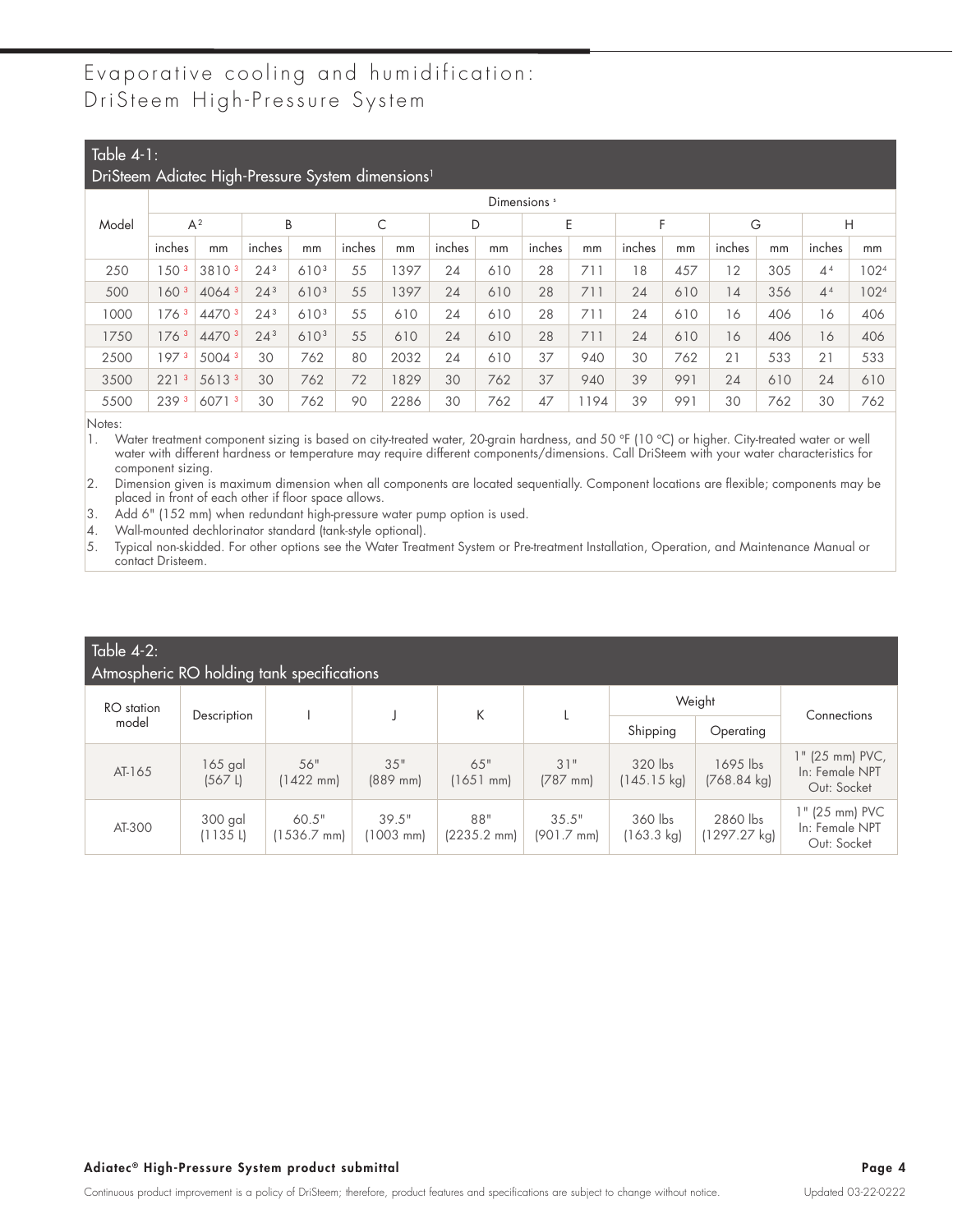#### **FIGURE 5-1: MINIMUM RECOMMENDED CLEARANCES**



#### Table 5-1:

| High pressure specifications                                                               |                                    |                                  |           |                                                             |           |               |                                  |
|--------------------------------------------------------------------------------------------|------------------------------------|----------------------------------|-----------|-------------------------------------------------------------|-----------|---------------|----------------------------------|
| Equipment com-                                                                             |                                    |                                  |           | Minimum obstruction-free clearance allowance<br>inches (mm) |           |               | Maximum dis-<br>tance from drain |
| ponent                                                                                     | Front face<br>(upstream)           | <b>Back face</b><br>(downstream) | Left side | Right side                                                  | Top       | <b>Bottom</b> | (if applicable)<br>inches (mm)   |
| Softener(s)                                                                                | 15(381)                            |                                  |           |                                                             | 15 (381)  |               |                                  |
| Dechlorinator                                                                              | 15(381)                            |                                  |           |                                                             | 15(381)   |               |                                  |
| Brine tank                                                                                 | 15(381)                            |                                  | 24 (610)  | 24 (610)                                                    | 15 (381)  |               |                                  |
| Softener/<br>dechlor/brine<br>skid (only applies<br>to skidded water<br>treatment systems) | 20 (508)                           |                                  |           |                                                             | 15(381)   |               |                                  |
| RO generation<br>station                                                                   | 36 (914)                           |                                  |           |                                                             | 48 (1219) |               |                                  |
| RO storage tank                                                                            | 18 (457) from<br>front of plumbing |                                  |           |                                                             |           |               |                                  |
| Pump station                                                                               | 36 (914)                           | 36 (914)                         | 8 (203)   | 8 (203)                                                     | 24 (610)  |               | 240 (6096)                       |
| AHU dispersion<br>manifold/nozzles                                                         | $12(305)*$                         | 48 (1219)                        |           |                                                             | 10 (254)  | 96 (2438)     |                                  |
| Sensors                                                                                    | 24 (610)                           |                                  |           |                                                             |           |               |                                  |
| Solenoid valves                                                                            | 24 (610)                           |                                  |           |                                                             |           |               |                                  |

\* 24 (610) if airspeed is below 400 fpm.

#### Adiatec® High-Pressure System product submittal and a state of the state of the Second Page 5 and Adiatec® High-Pressure System product submittal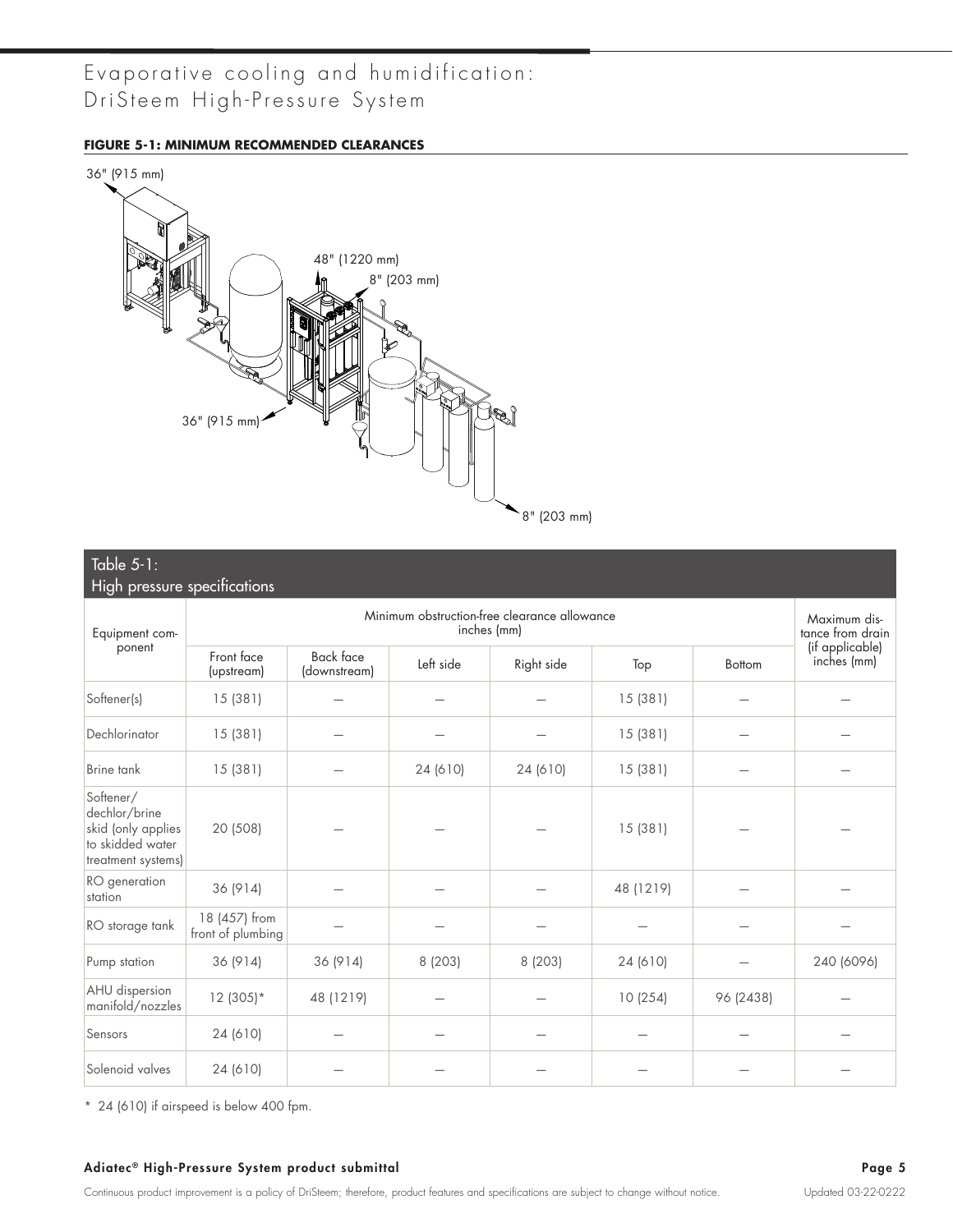## Evaporative cooling and humidification: Adiatec<sup>®</sup> High-Pressure System

| Table $6-1$ :<br>Adiatec high-pressure pump station specifications                 |                                        |                                        |                                         |                                       |                                       |                                       |                                       |
|------------------------------------------------------------------------------------|----------------------------------------|----------------------------------------|-----------------------------------------|---------------------------------------|---------------------------------------|---------------------------------------|---------------------------------------|
| Model                                                                              | 250                                    | 500                                    | 1000                                    | 1750                                  | 2500                                  | 3500                                  | 5500                                  |
| System capacity,<br>lbs/hr (kg/h)                                                  | 250<br>(113)                           | 500<br>(227)                           | 1000<br>(454)                           | 1750<br>(794)                         | 2500<br>(1134)                        | 3500<br>(1588)                        | 5500<br>(2495)                        |
| System voltage/phase,<br>Amp draw                                                  | 240/1, 5.2<br>480/3, 1.6<br>600/3, 1.3 | 240/1, 7.3<br>480/3, 2.2<br>600/3, 1.8 | 240/1, 13.8<br>480/3, 4.0<br>600/3, 3.2 | 480/3, 6.6<br>600/3, 5.3              | 480/3, 6.6<br>600/3, 5.3              | 480/3, 9.2<br>600/3, 7.3              | 480/3, 12.6<br>600/3, 10.1            |
| Fuse size<br>(see Note 1)                                                          | 240/1, 25<br>480/3, 16<br>600/3, 6     | 240/1, 35<br>480/3, 10<br>600/3, 6     | 240/1, 50<br>480/3, 15<br>600/3, 10     | 480/3,30<br>600/3, 15                 | 480/3, 30<br>600/3, 15                | 480/3, 35<br>600/3, 20                | 480/3, 40<br>600/3, 20                |
| Dimensions (W/D/H),<br>inches (mm)                                                 | 24/24/60<br>(610/610/1524)             | 24/24/60<br>(610/610/1524)             | 24/24/60<br>(610/610/1524)              | 24/24/60<br>(610/610/1524)            | 24/30/60<br>(610/762/1524)            | 24/30/60<br>(610/762/1524)            | 24/30/60<br>(610/762/1524)            |
| Dimensions (W/D/H)<br>with redundant high-<br>pressure pump option,<br>inches (mm) | 24/30/76<br>(610/762/1930)             | 24/30/76<br>(610/762/1930)             | 24/30/76<br>(610/762/1930)              | 24/30/76<br>(610/762/1930)            | 24/30/76<br>(610/762/1930)            | 24/30/76<br>(610/762/1930)            | 24/30/76<br>(610/762/1930)            |
| Weight, Ibs (kg)                                                                   | 275 (125)                              | 300 (136)                              | 325 (147)                               | 325 (147)                             | 350 (159)                             | 400 (181)                             | 450 (204)                             |
| Weight with redundant<br>high-pressure pump<br>option,<br>lbs (kg)                 | 375<br>(170)                           | 400<br>(181)                           | 475<br>(216)                            | 475<br>(216)                          | 500<br>(227)                          | 625<br>(284)                          | 700<br>(318)                          |
| Supply water connection<br>diameter, inches<br>(see Note 2)                        | 1/2                                    | 1/2                                    | 1/2                                     | 1/2                                   | 3/4                                   | 3/4                                   | 3/4                                   |
| High-pressure water<br>connection diameter,<br>inches<br>(see Note 2)              | 1/2                                    | 1/2                                    | 1/2                                     | 1/2                                   | 1/2                                   | 1/2                                   | 1/2                                   |
| 5-micron prefilter<br>diameter x height,<br>inches (mm)                            | $2.5 \times 40$<br>$(64 \times 1016)$  | $2.5 \times 40$<br>$(64 \times 1016)$  | $2.5 \times 40$<br>$(64 \times 1016)$   | $2.5 \times 40$<br>$(64 \times 1016)$ | $2.5 \times 40$<br>$(64 \times 1016)$ | $2.5 \times 40$<br>$(64 \times 1016)$ | $2.5 \times 40$<br>$(64 \times 1016)$ |
| High-pressure pump flow<br>rate,<br>gpm (L/m)                                      | 0.5<br>(1.89)                          | 1.0<br>(3.78)                          | 2.0<br>(7.57)                           | 3.5<br>(13.2)                         | 5<br>(18.9)                           | 7<br>(26.5)                           | 11<br>(41.6)                          |
| High-pressure pump<br>motor power,<br>hp (kW)                                      | $\mathbf{1}$<br>(0.75)                 | 1.5<br>(1.1)                           | 3<br>(2.2)                              | 5<br>(3.7)                            | 5<br>(3.7)                            | 7.5<br>(5.5)                          | 10<br>(7.5)                           |
| High-pressure pump<br>motor rpm                                                    | $1000 - 1500$                          | 1000-2550                              | 1000-2250                               | 1000-2550                             | 1000-2250                             | 1000-2550                             | 700-2450                              |

Notes:

1. Wiring and branch circuit protection (Type RK1, J, or T fusing) to be provided by installer in accordance with NEC requirements.

2. High-pressure compression fittings.

3. Unit ships with 36" x 1/2" high-pressure flexible hose and a 1/2" union for easy connection to dispersion piping.

4. 25 psi (170 kPa) supply water pressure at 125% of maximum flow rate, 60 psi (415 kPa) maximum

5. The standard enclosure on the RO-400 series is NEMA 1.

#### Adiatec® High-Pressure System product submittal and the state of the state of the state of the Page 6 (Adiatec® High-Pressure System product submittal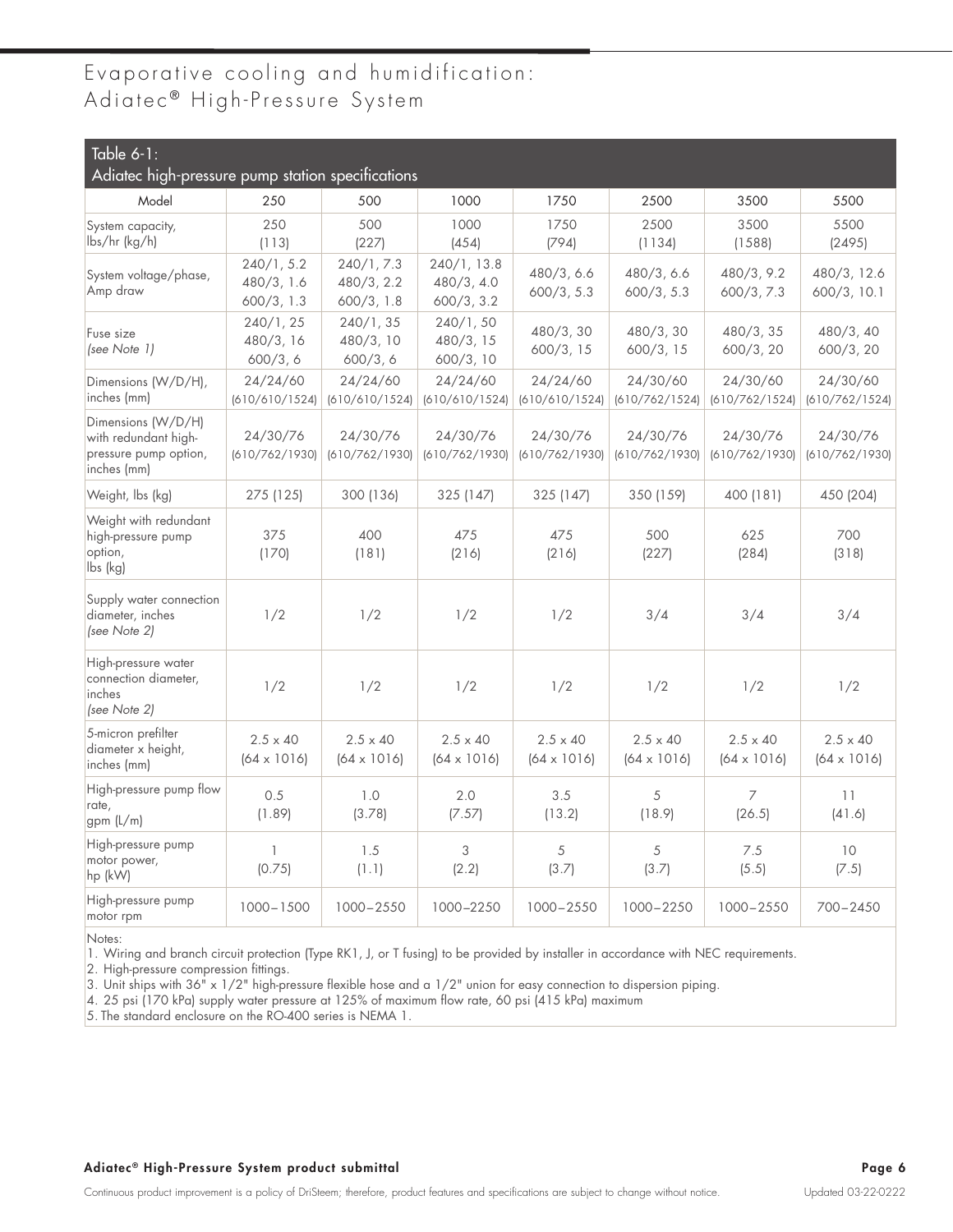#### **FIGURE 7-1: PIPING AND INSTRUMENTATION ARRANGEMENT, MODELS 250 AND 500**



Note:

Wiring and branch circuit protection (Type RK1, J, or T fusing) to be provided by installer in accordance with National Electrical Code.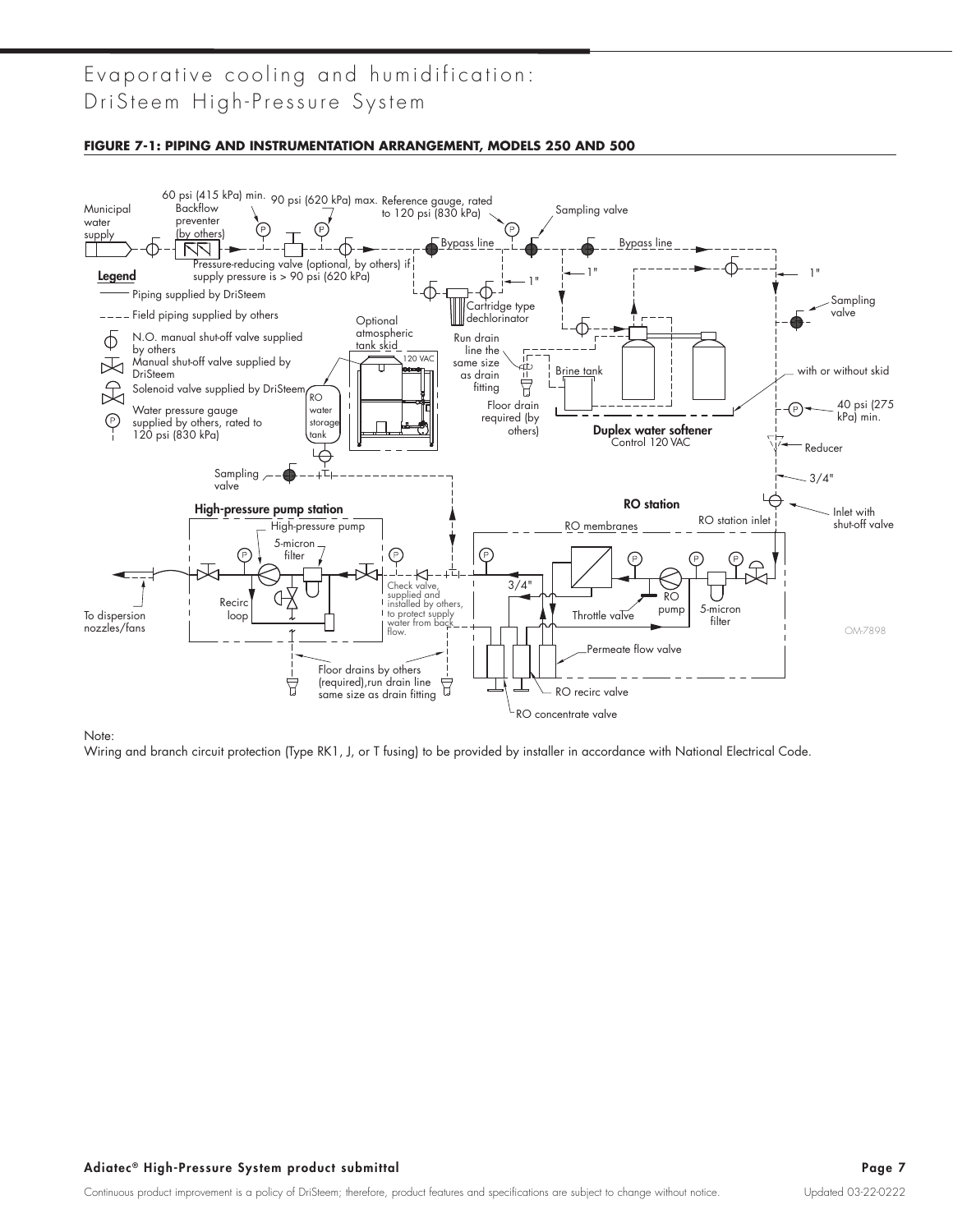

**FIGURE 8-1: PIPING AND INSTRUMENTATION ARRANGEMENT, MODELS 250 THROUGH 5500**

Note: Wiring and branch circuit protection (Type RK1, J, or T fusing) to be provided by installer in accordance with National Electrical Code.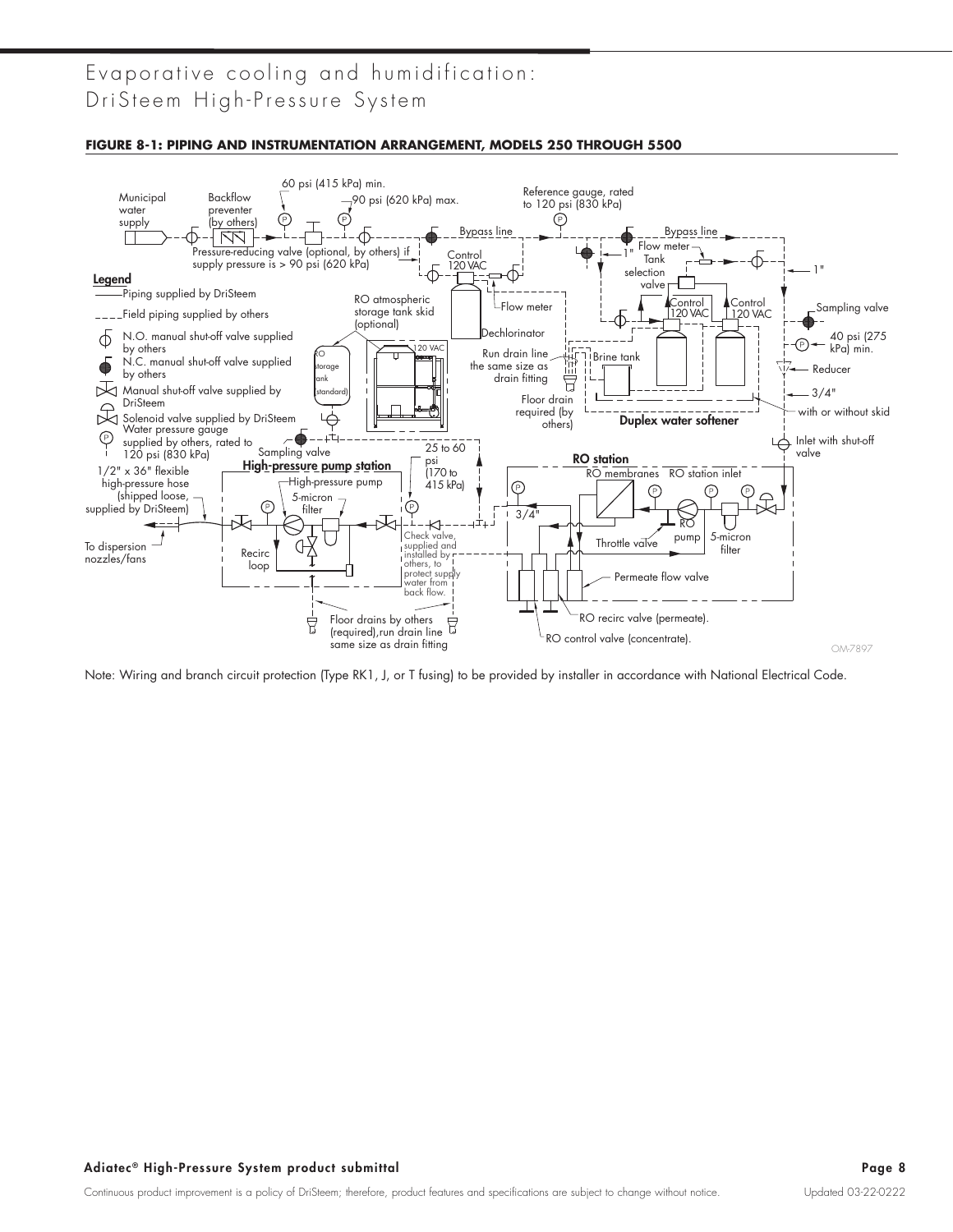| $Table 9-1:$     |      |        |                                                                                   |       |                   |                           |                          |
|------------------|------|--------|-----------------------------------------------------------------------------------|-------|-------------------|---------------------------|--------------------------|
|                  |      |        | Maximum length of interconnecting tubing between pump station and RO holding tank |       |                   |                           |                          |
| RO station model |      | Volume | Tubing nominal                                                                    |       | Minimum tube I.D. | Maximum developed length* |                          |
|                  | gpm  | L/m    | diameter                                                                          | in.   | $\mathsf{mm}$     | H                         | m                        |
|                  |      |        | $1/2$ "                                                                           | 0.375 | 10                | $>100$                    | $>30$                    |
| 401              | 0.55 | 2.1    | 3/4"                                                                              | 0.625 | 16                | $>100$                    | $>30$                    |
|                  |      |        | 1 <sup>11</sup>                                                                   | 0.875 | 23                | $>100$                    | >30                      |
|                  |      |        | $1/2$ "                                                                           | 0.375 | 10                | 64                        | >20                      |
| 402              | 1.10 | 4.2    | 3/4"                                                                              | 0.625 | 16                | >100                      | >30                      |
|                  |      |        | 1 <sup>11</sup>                                                                   | 0.875 | 23                | >100                      | >30                      |
|                  |      |        | $1/2$ "                                                                           | 0.375 | 10                | 18                        | 5.5                      |
| 403              | 2.20 | 8.3    | 3/4"                                                                              | 0.625 | 16                | $>100$                    | $>30$                    |
|                  |      |        | $1^{\rm u}$                                                                       | 0.875 | 23                | $>100$                    | $>30$                    |
|                  |      |        | $1/2$ "                                                                           | 0.375 | $10$              | $\overline{\phantom{m}}$  | $\overline{\phantom{0}}$ |
| 404              | 3.85 | 14.6   | 3/4"                                                                              | 0.625 | 16                | $>100$                    | >30                      |
|                  |      |        | $1$ $\!$                                                                          | 0.875 | 23                | $>100$                    | $>30$                    |
|                  |      |        | $1/2$ "                                                                           | 0.375 | 10                | $\overline{\phantom{m}}$  | $\overline{\phantom{m}}$ |
| 406              | 5.50 | 20.8   | 3/4"                                                                              | 0.625 | 16                | 95                        | 29                       |
|                  |      |        | 1 <sup>11</sup>                                                                   | 0.875 | 23                | >100                      | >30                      |
|                  |      |        | $1/2$ "                                                                           | 0.375 | 10                | $\overline{\phantom{m}}$  | $\overline{\phantom{0}}$ |
| 408              | 7.70 | 29.1   | 3/4"                                                                              | 0.625 | 16                | 51                        | 16                       |
|                  |      |        | 1"                                                                                | 0.875 | 23                | >100                      | >30                      |
|                  |      |        | $1/2$ "                                                                           | 0.375 | 10                | $\overline{\phantom{m}}$  | $\overline{\phantom{m}}$ |
| 412              | 12.1 | 45.8   | 3/4"                                                                              | 0.625 | 16                | 22                        | $\overline{\phantom{a}}$ |
|                  |      |        | $1^{\rm u}$                                                                       | 0.875 | 23                | 89                        | 27                       |

\* Calculations are based on pipe finish factor of 130 and low-pressure piping length of 1' (0.3 m).

\*\* Installation must meet the minimum and maximum inlet pressures for all components, as stated in the specification tables in the "Installation" section of this manual.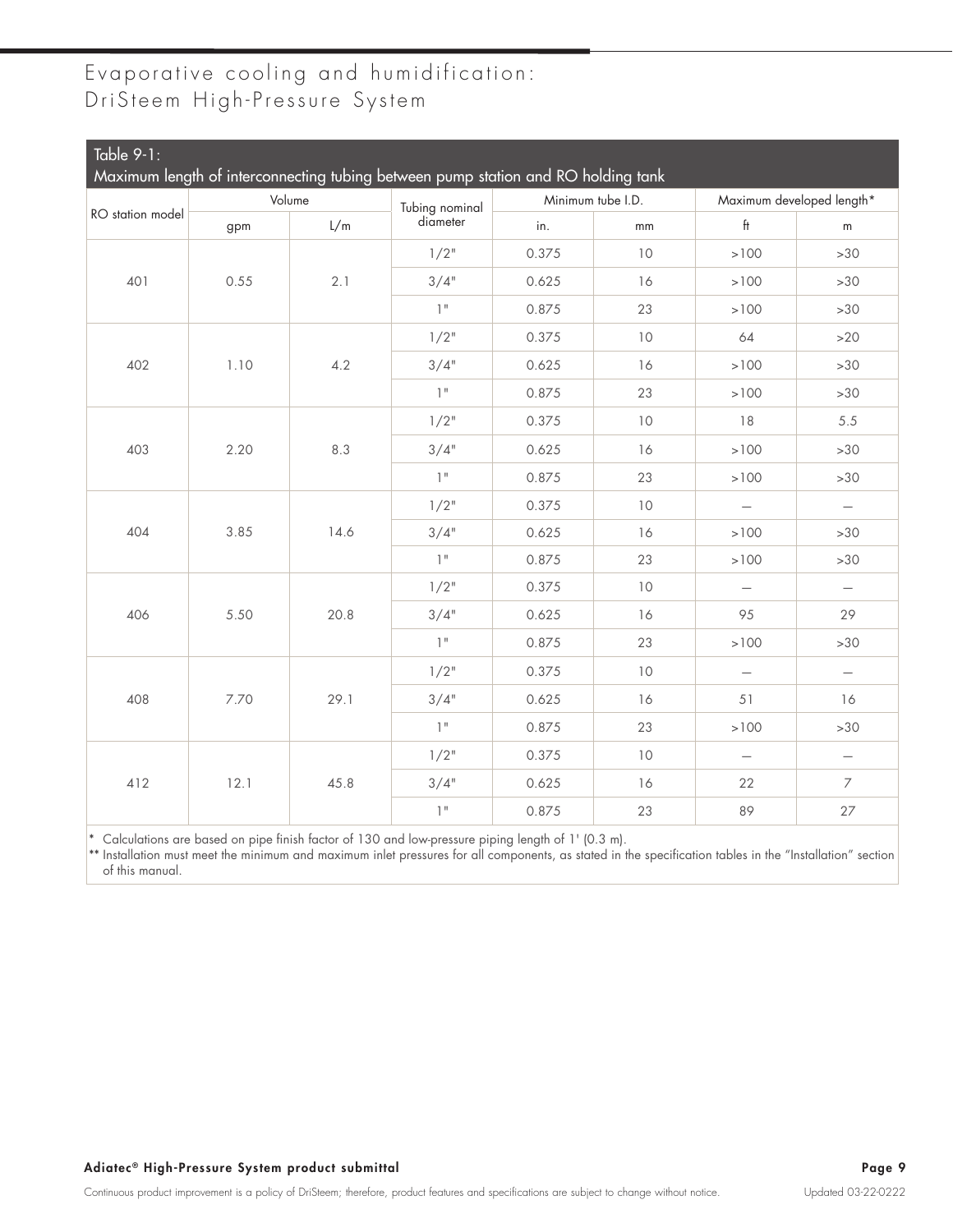DriSteem High-Pressure System

Pressure drop in interconnecting tubing between pump station and dispersion High-pressure system pressure loss: 0.125" Nylon

| Table 10-1:                       |                |                |           |                                      |      |      |       |       |
|-----------------------------------|----------------|----------------|-----------|--------------------------------------|------|------|-------|-------|
| High-pressure loss (0.125" Nylon) |                |                |           |                                      |      |      |       |       |
| Developed                         |                |                |           | Maximum humidification load (lbs/hr) |      |      |       |       |
| length of tubing                  | 5              | 10             | 15        | 20                                   | 25   | 30   | 35    | 40    |
| 20                                | $\mathbb{I}$   | $\overline{4}$ | $\varphi$ | 16                                   | 24   | 34   | $45*$ | $58*$ |
| 40                                | $\sqrt{2}$     | 9              | 19        | 32                                   | 49   | 68   | 90    | 116   |
| 60                                | $\overline{4}$ | 13             | 28        | 48                                   | 73   | 102  | 136   | 174   |
| 80                                | 5              | 18             | 38        | 64                                   | 97   | 136  | 181   | 232   |
| 100                               | 6              | 22             | 47        | 80                                   | 121  | 170  | 226   | 290   |
| 125                               | 8              | 28             | 59        | 100                                  | 152  | 212  | 283   | 362   |
| 150                               | 9              | 33             | 71        | 120                                  | 182  | 255  | 339   | 434   |
| 200                               | 12             | 44             | 94        | 160                                  | 243  | 340  | 452   | 579   |
| 250                               | 15             | 56             | 118       | 201                                  | 303  | 425  | 565   | 724   |
| 300                               | $18$           | 67             | 141       | 241                                  | 364  | 510  | 678   | 869   |
| 400                               | 25             | 89             | 188       | 321                                  | 485  | 680  | 905   | 1158  |
| 500                               | 31             | 111            | 235       | 401                                  | 606  | 850  | 1131  | 1448  |
| 750                               | 46             | 167            | 353       | 602                                  | 910  | 1275 | 1696  | 2172  |
| 1000                              | 62             | 222            | 471       | 802                                  | 1213 | 1700 | 2262  | 2896  |
| 2000                              | 123            | 444            | 942       | 1604                                 | 2426 | 3400 | 4523  | 5792  |
| 3000                              | 185            | 667            | 1413      | 2407                                 | 3638 | 5100 | 6785  | 8688  |
| 4000                              | 246            | 889            | 1884      | 3209                                 | 4851 | 6800 | 9046  | 11584 |
| 5000                              | 308            | 1111           | 2354      | 4011                                 | 6064 | 8499 | 11308 | 14480 |

NOTES:

Developed length includes piping and fitting.

Shaded cells are strongly not recommended, due to excessive pressure drop.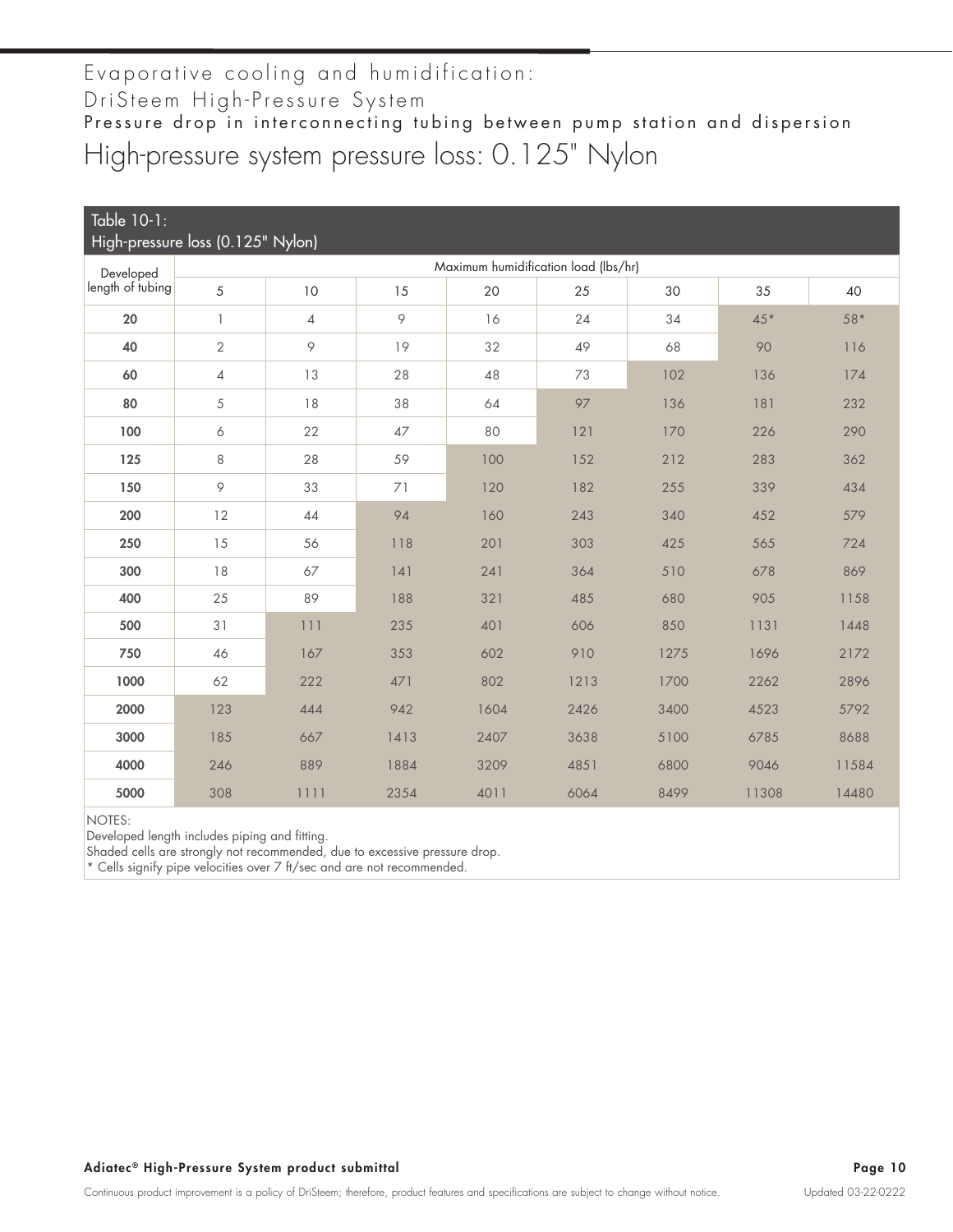### Evaporative cooling and humidification: DriSteem High-Pressure System Pressure drop in interconnecting tubing between pump station and dispersion High-pressure system pressure loss: 0.25" Nylon

| Table 11-1:<br>High-pressure loss (0.25" Nylon)<br>Maximum humidification load (lbs/hr) |                |                     |                |                |                |                          |                           |                          |                |                |                |      |      |
|-----------------------------------------------------------------------------------------|----------------|---------------------|----------------|----------------|----------------|--------------------------|---------------------------|--------------------------|----------------|----------------|----------------|------|------|
| Developed                                                                               |                |                     |                |                |                |                          |                           |                          |                |                |                |      |      |
| length of tubing                                                                        | 10             | 20                  | 30             | 40             | 50             | 60                       | 70                        | 80                       | 90             | 100            | 150            | 200  | 250  |
| 20                                                                                      | $\circ$        | $\mathsf O$         | 0              | $\circ$        | $\circ$        | $\overline{\phantom{a}}$ | 1                         | $\overline{\phantom{a}}$ | 1              | $\overline{2}$ | 3              | 6    | 9    |
| 40                                                                                      | $\circ$        | $\mathsf O$         | $\bigcirc$     | $\mathbf{1}$   | $\mathbf{1}$   | $\mathbb{I}$             | $\overline{2}$            | $\mathbf{2}$             | 3              | 3              | $\overline{7}$ | 11   | 17   |
| 60                                                                                      | $\circ$        | $\circ$             | $\mathbf{1}$   | $\mathbf{1}$   | 1              | $\mathbf{2}$             | $\overline{2}$            | 3                        | $\overline{4}$ | 5              | 10             | 17   | 26   |
| 80                                                                                      | $\circ$        | $\circlearrowright$ | $\mathbf{1}$   | $\mathbf{1}$   | $\mathbf{2}$   | $\mathbf{2}$             | $\ensuremath{\mathsf{3}}$ | $\overline{4}$           | 5              | 6              | 13             | 23   | 34   |
| 100                                                                                     | $\circ$        | $\bigcirc$          | $\mathbf{1}$   | $\mathbf{1}$   | $\mathbf{2}$   | 3                        | $\overline{4}$            | 5                        | 6              | 8              | 17             | 28   | 43   |
| 125                                                                                     | $\circ$        | $\mathbb{I}$        | $\mathbb{I}$   | $\overline{2}$ | 3              | $\overline{4}$           | 5                         | $\overline{7}$           | 8              | 10             | 21             | 36   | 54   |
| 150                                                                                     | $\circ$        | $\mathbb{I}$        | $\mathbb{I}$   | $\overline{2}$ | 3              | 5                        | 6                         | 8                        | 10             | 12             | 25             | 43   | 65   |
| 200                                                                                     | $\circ$        | $\mathbb{I}$        | $\overline{2}$ | $\mathfrak 3$  | 4              | 6                        | 8                         | 10                       | 13             | 16             | 33             | 57   | 86   |
| 250                                                                                     | $\circ$        | $\mathbb{I}$        | $\overline{2}$ | $\overline{4}$ | 5              | 8                        | 10                        | 13                       | 16             | 20             | 42             | 71   | 108  |
| 300                                                                                     | $\circ$        | $\mathbb{I}$        | 3              | $\overline{4}$ | $\overline{7}$ | 9                        | 12                        | 16                       | 19             | 24             | 50             | 85   | 129  |
| 400                                                                                     | $\circ$        | $\mathbf{2}$        | 3              | 6              | 9              | 12                       | 16                        | 21                       | 26             | 32             | 67             | 114  | 172  |
| 500                                                                                     | $\mathbf{1}$   | $\mathbf{2}$        | 4              | 7              | 11             | 15                       | 20                        | 26                       | 32             | 39             | 84             | 142  | 215  |
| 750                                                                                     | $\mathbb{I}$   | 3                   | 6              | 11             | 16             | 23                       | 31                        | 39                       | 49             | 59             | 125            | 214  | 323  |
| 1000                                                                                    | $\mathbb{I}$   | 4                   | 8              | 14             | 22             | 31                       | 41                        | 52                       | 65             | 79             | 167            | 285  | 431  |
| 2000                                                                                    | $\mathbf{2}$   | 8                   | 17             | 29             | 44             | 61                       | 82                        | 104                      | 130            | 158            | 334            | 570  | 861  |
| 3000                                                                                    | 3              | 12                  | 25             | 43             | 66             | 92                       | 122                       | 157                      | 195            | 237            | 502            | 855  | 1292 |
| 4000                                                                                    | $\overline{4}$ | 16                  | 34             | 58             | 87             | 123                      | 163                       | 209                      | 260            | 316            | 669            | 1140 | 1723 |
| 5000                                                                                    | 6              | 20                  | 42             | 72             | 109            | 153                      | 204                       | 261                      | 325            | 395            | 836            | 1424 | 2153 |

NOTES:

Developed length includes piping and fitting.

Shaded cells are strongly not recommended, due to excessive pressure drop.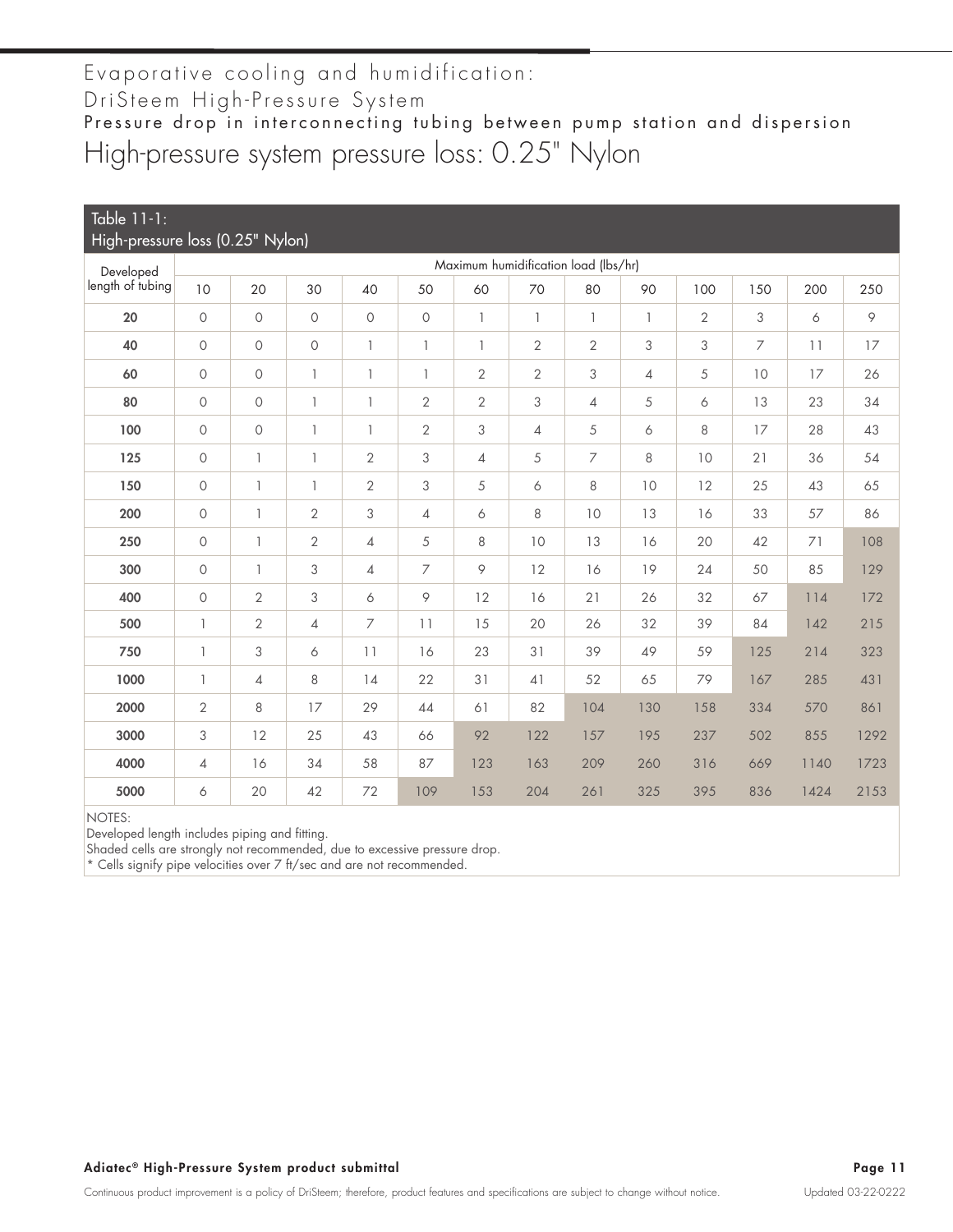DriSteem High-Pressure System

Pressure drop in interconnecting tubing between pump station and dispersion High-pressure system pressure loss: 0.375" Nylon

| Table 12-1:<br>High-pressure loss (0.375" Nylon) |                |                          |                     |                |                |                |                |                                      |                |                |       |       |       |      |
|--------------------------------------------------|----------------|--------------------------|---------------------|----------------|----------------|----------------|----------------|--------------------------------------|----------------|----------------|-------|-------|-------|------|
| Developed                                        |                |                          |                     |                |                |                |                | Maximum humidification load (lbs/hr) |                |                |       |       |       |      |
| length of tubing                                 | 50             | 100                      | 150                 | 200            | 250            | 300            | 350            | 400                                  | 450            | 500            | 750   | 1000  | 1250  | 1500 |
| 20                                               | $\circ$        | $\circ$                  | $\circlearrowright$ | $\mathbf{1}$   | 1              | $\overline{2}$ | $\overline{2}$ | 3                                    | $\overline{4}$ | $\overline{4}$ | 9     | 16    | 24    | 33   |
| 40                                               | $\circ$        | $\circ$                  | $\mathbf{1}$        | $\overline{2}$ | $\overline{2}$ | 3              | $\overline{4}$ | 6                                    | 7              | 9              | $18*$ | $31*$ | $47*$ | 66*  |
| 60                                               | $\circ$        | $\overline{\phantom{a}}$ | 1                   | $\overline{2}$ | 4              | 5              | $\overline{7}$ | 9                                    | 11             | 13             | $27*$ | $47*$ | $71*$ | 99   |
| 80                                               | $\circ$        | $\overline{\phantom{a}}$ | $\mathbf{2}$        | 3              | 5              | $\overline{7}$ | 9              | 11                                   | 14             | 17             | $37*$ | $62*$ | 94    | 132  |
| 100                                              | $\circ$        | $\mathbf{1}$             | $\mathbf{2}$        | 4              | 6              | 8              | 11             | 14                                   | 18             | 22             | $46*$ | $78*$ | 118   | 165  |
| 125                                              | $\circ$        | $\mathbf{1}$             | 3                   | 5              | 7              | 10             | 14             | 18                                   | 22             | 27             | $57*$ | 97    | 147   | 206  |
| 150                                              | $\circ$        | $\overline{2}$           | 3                   | 6              | 9              | 13             | 17             | 21                                   | 27             | 32             | 69*   | 117   | 177   | 248  |
| 200                                              | $\mathbb{I}$   | $\overline{2}$           | 5                   | 8              | 12             | 17             | 22             | 29                                   | 36             | 43             | 91    | 156   | 236   | 330  |
| 250                                              | $\mathbb{I}$   | 3                        | 6                   | 10             | 15             | 21             | 28             | 36                                   | 44             | 54             | 114   | 195   | 294   | 413  |
| 300                                              | $\mathbb{I}$   | 3                        | 7                   | 12             | 18             | 25             | 33             | 43                                   | 53             | 65             | 137   | 234   | 353   | 495  |
| 400                                              | $\mathbb{I}$   | $\overline{\mathcal{A}}$ | 9                   | 16             | 24             | 34             | 45             | 57                                   | 71             | 86             | 183   | 312   | 471   | 660  |
| 500                                              | $\mathbf{2}$   | 5                        | 12                  | 20             | 30             | 42             | 56             | 71                                   | 89             | 108            | 229   | 389   | 589   | 825  |
| 750                                              | $\overline{2}$ | 8                        | 17                  | 30             | 45             | 63             | 84             | 107                                  | 133            | 162            | 343   | 584   | 883   | 1238 |
| 1000                                             | 3              | 11                       | 23                  | 40             | 60             | 84             | 111            | 143                                  | 178            | 216            | 457   | 779   | 1178  | 1651 |
| 2000                                             | 6              | 22                       | 46                  | 79             | 120            | 168            | 223            | 285                                  | 355            | 432            | 914   | 1558  | 2355  | 3301 |
| 3000                                             | 9              | 33                       | 70                  | 119            | 179            | 251            | 334            | 428                                  | 533            | 647            | 1372  | 2337  | 3533  | 4952 |
| 4000                                             | 12             | 44                       | 93                  | 158            | 239            | 335            | 446            | 571                                  | 710            | 863            | 1829  | 3116  | 4711  | 6603 |
| 5000                                             | 15             | 55                       | 116                 | 198            | 299            | 419            | 557            | 714                                  | 888            | 1079           | 2286  | 3895  | 5888  | 8253 |

NOTES:

Developed length includes piping and fitting.

Shaded cells are strongly not recommended, due to excessive pressure drop.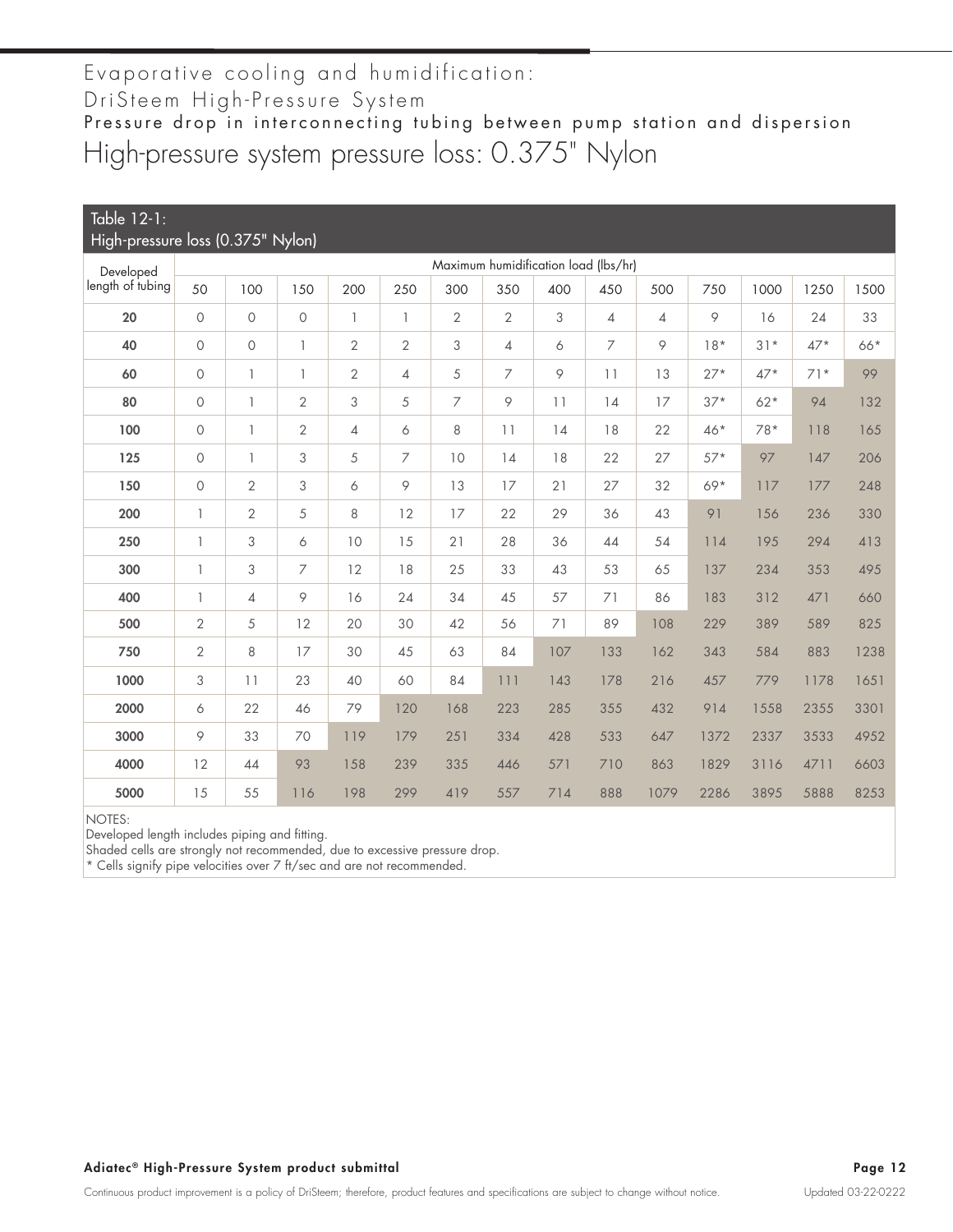DriSteem High-Pressure System

High-pressure system pressure loss: 0.5" Stainless Steel Pressure drop in interconnecting tubing between pump station and dispersion

| Table 13-1:<br>High-pressure loss (0.5" Stainless Steel) |                                      |                |      |      |       |       |       |       |       |       |       |       |       |       |
|----------------------------------------------------------|--------------------------------------|----------------|------|------|-------|-------|-------|-------|-------|-------|-------|-------|-------|-------|
|                                                          | Maximum humidification load (lbs/hr) |                |      |      |       |       |       |       |       |       |       |       |       |       |
| Developed<br>length of tubing                            | 250                                  | 500            | 1000 | 1500 | 2000  | 2500  | 3000  | 3500  | 4000  | 4500  | 5000  | 5500  | 6000  | 6500  |
| 20                                                       | $\circ$                              | $\mathbb{I}$   | 3    | 6    | $10*$ | $15*$ | $20*$ | $27*$ | $35*$ | 43*   | $53*$ | $63*$ | $74*$ | 86*   |
| 40                                                       | $\circ$                              | $\mathbb{I}$   | 5    | 11   | $19*$ | $29*$ | $41*$ | $54*$ | $70*$ | $87*$ | 105   | 126   | 148   | 171   |
| 60                                                       | 1                                    | $\overline{2}$ | 8    | 17   | $29*$ | $44*$ | $61*$ | $82*$ | 105   | 130   | 158   | 189   | 222   | 257   |
| 80                                                       | 1                                    | 3              | 11   | 23   | $39*$ | $58*$ | $82*$ | 109   | 140   | 174   | 211   | 252   | 296   | 343   |
| 100                                                      | 1                                    | $\overline{4}$ | 13   | 28   | 48*   | $73*$ | 102   | 136   | 174   | 217   | 264   | 315   | 370   | 429   |
| 125                                                      | 1                                    | 5              | 17   | 35   | 60*   | 91    | 128   | 170   | 218   | 271   | 330   | 393   | 462   | 536   |
| 150                                                      | $\mathbf{2}$                         | 6              | 20   | 43   | $72*$ | 110   | 154   | 204   | 262   | 325   | 396   | 472   | 555   | 643   |
| 200                                                      | $\overline{2}$                       | 7              | 27   | 57   | 97    | 146   | 205   | 272   | 349   | 434   | 527   | 629   | 739   | 857   |
| 250                                                      | 3                                    | 9              | 33   | 71   | 121   | 183   | 256   | 341   | 436   | 542   | 659   | 787   | 924   | 1072  |
| 300                                                      | 3                                    | 11             | 40   | 85   | 145   | 219   | 307   | 409   | 523   | 651   | 791   | 944   | 1109  | 1286  |
| 400                                                      | $\overline{4}$                       | 15             | 54   | 113  | 193   | 292   | 410   | 545   | 698   | 868   | 1055  | 1259  | 1479  | 1715  |
| 500                                                      | 5                                    | 19             | 67   | 142  | 242   | 365   | 512   | 681   | 872   | 1085  | 1319  | 1573  | 1848  | 2144  |
| 750                                                      | 8                                    | 28             | 100  | 213  | 362   | 548   | 768   | 1022  | 1308  | 1627  | 1978  | 2360  | 2773  | 3216  |
| 1000                                                     | 10                                   | 37             | 134  | 284  | 483   | 731   | 1024  | 1362  | 1745  | 2170  | 2637  | 3147  | 3697  | 4287  |
| 2000                                                     | 21                                   | 74             | 268  | 567  | 967   | 1461  | 2048  | 2725  | 3489  | 4340  | 5275  | 6293  | 7393  | 8575  |
| 3000                                                     | 31                                   | 111            | 402  | 851  | 1450  | 2192  | 3072  | 4087  | 5234  | 6509  | 7912  | 9440  | 11090 | 12862 |
| 4000                                                     | 41                                   | 148            | 535  | 1135 | 1933  | 2922  | 4096  | 5449  | 6978  | 8679  | 10549 | 12586 | 14787 | 17150 |
| 5000                                                     | 51                                   | 185            | 669  | 1418 | 2416  | 3653  | 5120  | 6812  | 8723  | 10849 | 13187 | 15733 | 18483 | 21437 |

NOTES:

Developed length includes piping and fitting.

Shaded cells are strongly not recommended, due to excessive pressure drop.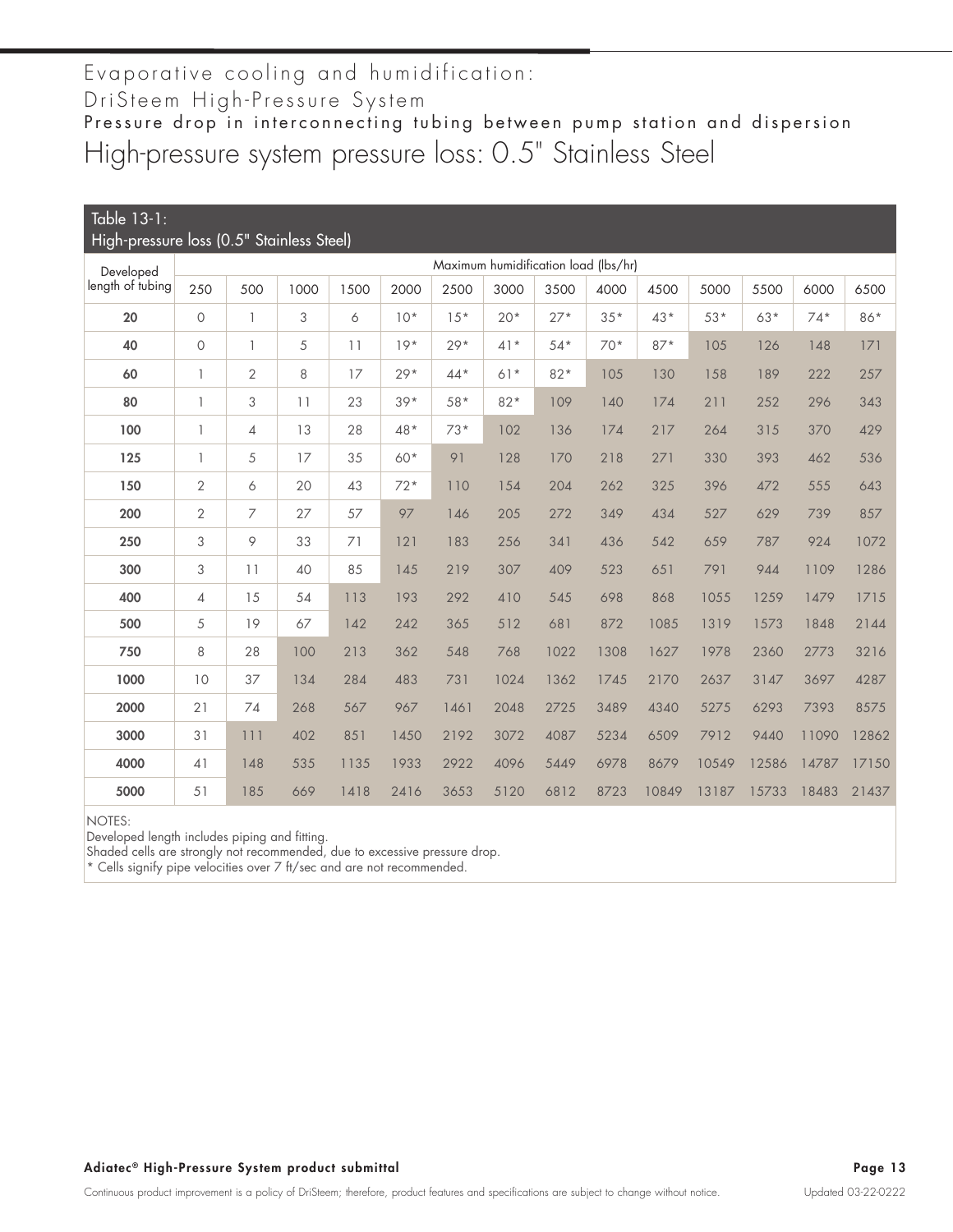# High-pressure system pressure loss: 0.75" Stainless Steel Evaporative cooling and humidification: DriSteem High-Pressure System Pressure drop in interconnecting tubing between pump station and dispersion

| Table 14-1:<br>High-pressure loss (0.75" Stainless Steel) |                          |                          |                |                |                |                |      |                |                                      |      |      |       |       |       |
|-----------------------------------------------------------|--------------------------|--------------------------|----------------|----------------|----------------|----------------|------|----------------|--------------------------------------|------|------|-------|-------|-------|
| Developed                                                 |                          |                          |                |                |                |                |      |                | Maximum humidification load (lbs/hr) |      |      |       |       |       |
| length of tubing                                          | 250                      | 500                      | 1000           | 1500           | 2000           | 2500           | 3000 | 3500           | 4000                                 | 4500 | 5000 | 5500  | 6000  | 6500  |
| 20                                                        | $\circ$                  | $\Omega$                 | $\circ$        | $\mathbb{I}$   | 1              | $\overline{2}$ | 3    | $\overline{4}$ | 5                                    | 6    | 7    | $Q*$  | $10*$ | $12*$ |
| 40                                                        | $\circ$                  | $\circ$                  | $\mathbf{1}$   | $\overline{2}$ | 3              | $\overline{4}$ | 6    | 7              | 9                                    | 12   | 14   | $17*$ | $20*$ | $23*$ |
| 60                                                        | $\circ$                  | $\Omega$                 | $\mathbf{1}$   | $\overline{2}$ | $\overline{4}$ | 6              | 8    | 11             | 14                                   | 18   | 21   | $26*$ | $30*$ | $35*$ |
| 80                                                        | $\circ$                  | $\circ$                  | $\mathbf{1}$   | 3              | $\sqrt{5}$     | 8              | 11   | 15             | 19                                   | 24   | 29   | $34*$ | 40*   | $46*$ |
| 100                                                       | $\circlearrowright$      | $\mathbf{1}$             | $\sqrt{2}$     | $\overline{4}$ | 7              | 10             | 14   | 18             | 24                                   | 29   | 36   | 43*   | $50*$ | 58*   |
| 125                                                       | $\circ$                  | $\mathbf{1}$             | $\mathbf{2}$   | 5              | 8              | 12             | 17   | 23             | 30                                   | 37   | 45   | $53*$ | $63*$ | $73*$ |
| 150                                                       | $\circ$                  | $\overline{\phantom{a}}$ | 3              | 6              | 10             | 15             | 21   | 28             | 35                                   | 44   | 54   | $64*$ | $75*$ | $87*$ |
| 200                                                       | $\circ$                  | 1                        | 4              | 8              | 13             | 20             | 28   | 37             | 47                                   | 59   | 71   | $85*$ | 100   | 116   |
| 250                                                       | $\circ$                  | 1                        | 5              | 10             | 16             | 25             | 35   | 46             | 59                                   | 73   | 89   | 107   | 125   | 145   |
| 300                                                       | $\circ$                  | $\overline{2}$           | 5              | 12             | 20             | 30             | 42   | 55             | 71                                   | 88   | 107  | 128   | 150   | 174   |
| 400                                                       | $\overline{1}$           | $\overline{2}$           | $\overline{7}$ | 15             | 26             | 40             | 55   | 74             | 95                                   | 118  | 143  | 170   | 200   | 232   |
| 500                                                       | $\overline{\phantom{a}}$ | 3                        | 9              | 19             | 33             | 49             | 69   | 92             | 118                                  | 147  | 179  | 213   | 250   | 290   |
| 750                                                       | $\overline{\phantom{a}}$ | $\overline{4}$           | 14             | 29             | 49             | 74             | 104  | 138            | 177                                  | 220  | 268  | 320   | 376   | 436   |
| 1000                                                      | 1                        | 5                        | 18             | 38             | 65             | 99             | 139  | 185            | 236                                  | 294  | 357  | 426   | 501   | 581   |
| 2000                                                      | 3                        | 10                       | 36             | 77             | 131            | 198            | 277  | 369            | 473                                  | 588  | 714  | 852   | 1001  | 1161  |
| 3000                                                      | $\overline{4}$           | 15                       | 54             | 115            | 196            | 297            | 416  | 554            | 709                                  | 882  | 1072 | 1279  | 1502  | 1742  |
| 4000                                                      | 6                        | 20                       | 73             | 154            | 262            | 396            | 555  | 738            | 945                                  | 1176 | 1429 | 1705  | 2003  | 2323  |
| 5000                                                      | 7                        | 25                       | 91             | 192            | 327            | 495            | 694  | 923            | 1182                                 | 1470 | 1786 | 2131  | 2504  | 2904  |

NOTES:

Developed length includes piping and fitting.

Shaded cells are strongly not recommended, due to excessive pressure drop.